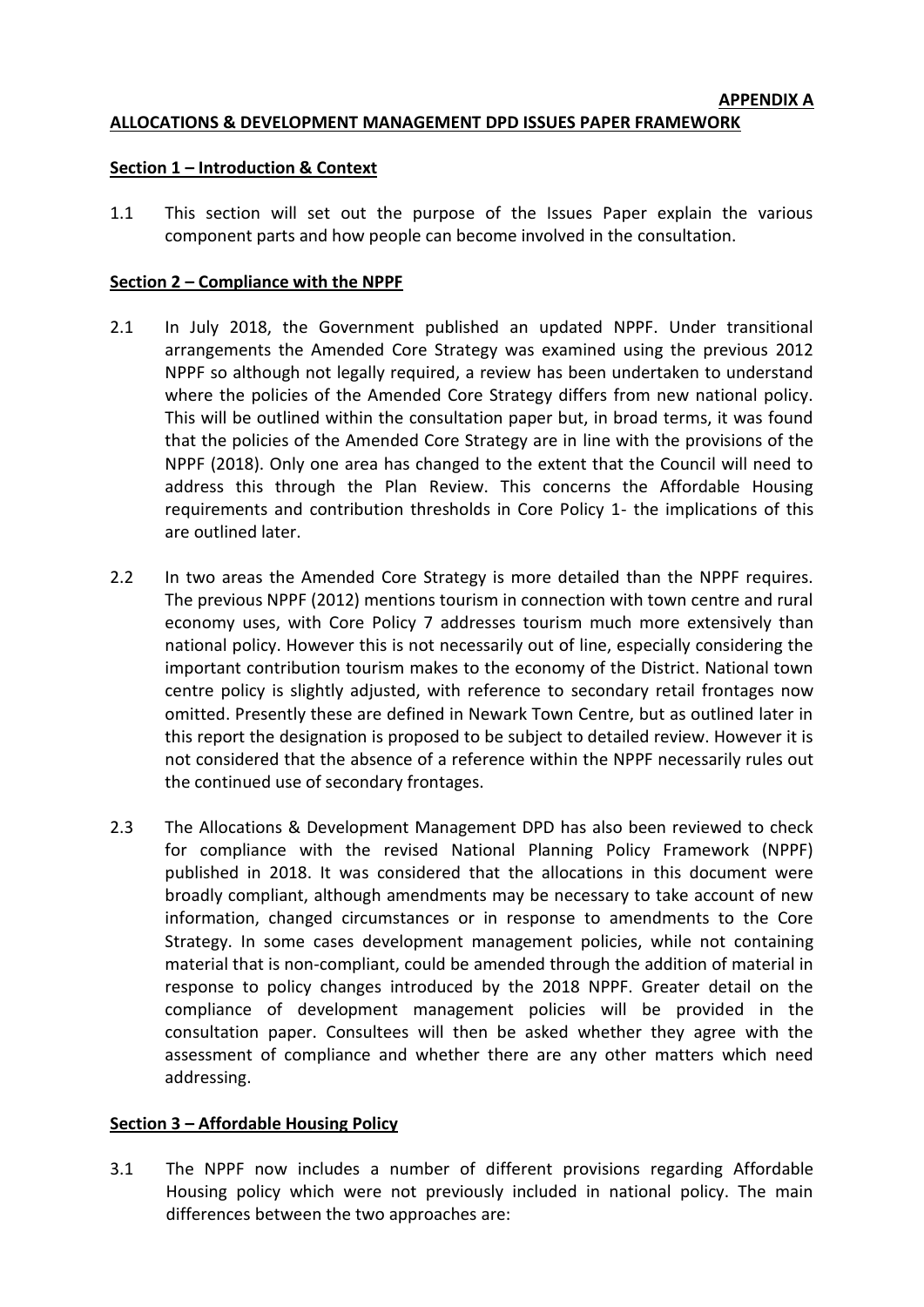- That previously Affordable Housing could not be secured on sites of 10 or less (i.e. 11 or more) and now they can be secured on sites of 10 or more;
- That alongside the dwelling number trigger a combined gross floor space of more than 1000sqm was also included however now this has been replaced with 0.5 hectares trigger; and
- 10% of new dwellings to be available for affordable home ownership (with a range of exemptions to this).
- 3.2 Previous national policy informed the production of Core Policy 1 in the Amended Core Strategy, which carries a threshold of 11 units or more or those that have a combined gross floor space of more than 1000sqm. In order to ensure that delivery is maximised it is proposed that a new affordable housing policy will be developed through the next stage of the Plan Review. Consultees will be asked whether they agree with the proposed updating of Core Policy 1.

#### **Section 4 - Town Centres and Retail**

- 4.1 Policy DM11 within the Allocations & Development Management DPD supplements the town centre and retail content of the Amended Core Strategy, providing additional detail. The last public consultation on amendments to the policy was carried out as part of the 'Preferred Approach Town Centre & Retail Paper' in January 2017. Broadly the proposed amendments were intended to bring the way the policy operates fully into line with national policy and new content within the Amended Core Strategy, as well as responding to the findings of the Town Centre & Retail Study (December 2016).
- 4.2 The next stage of the Plan Review will pick matters up from the Preferred Approach Town Centre and Retail consultation, addressing the limited actions identified in the consultation responses document. In addition since January 2017 the challenges which Town Centres face in order to remain healthy and vital have increased. This is reflected locally in the recent closure of the Marks and Spencer store in Newark Town Centre, and the approval of two significant out-of-town designer outlet retail schemes in neighbouring South Kesteven District.
- 4.3 Newark Town Centre as the District's largest Centre is most at threat from these wider market trends, as well as the competition from out-of-town/out-of-centre retailing and higher order Centres elsewhere. The historic nature of Newark Town Centre, whilst offering an exceptional setting, can also act as a constraint to modern retailer formats and requirements. With retailers closely scrutinising the performance of their stores and seeking to rationalise property portfolios there is the possibility that further high profile closures may occur. Accordingly it is important that an appropriate and realistic strategy is developed to support the continued health and vitality of the centre, and the Council is committed to delivering this alongside partners.
- 4.4 In order for this strategy to be successful the Development Plan, where appropriate, needs to be able to support its delivery. In this respect some of the new content in the Amended Core Strategy will be helpful, but it is also crucial that Policy DM11 and town centre designations on the Policies Map do not present obstacles to supporting positive change. The Primary and Secondary Shopping Frontages seek to maintain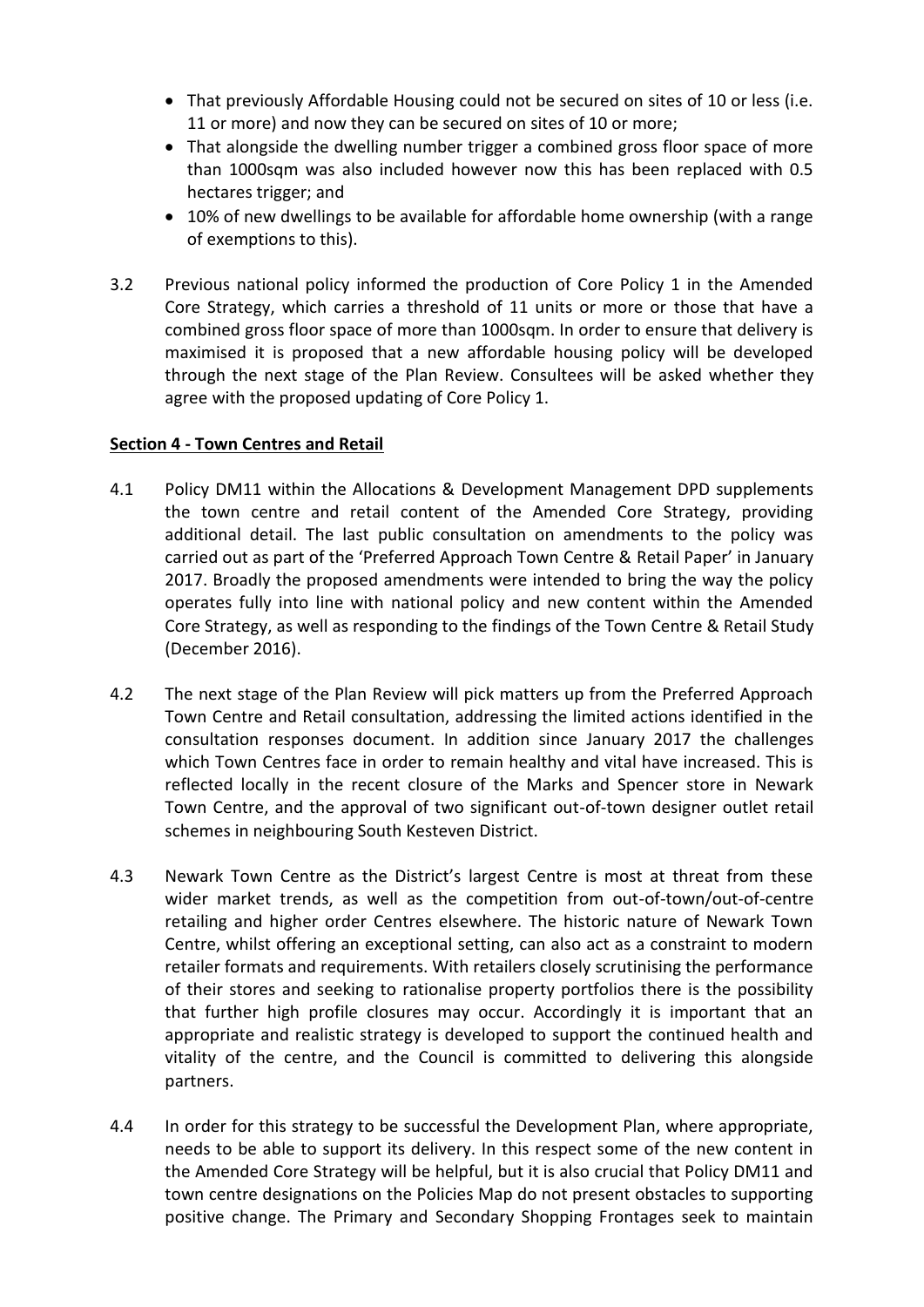retail as the dominant use within key areas of the centre, and so have the potential to create such an obstacle. It is therefore proposed that the consultation document will identify the approach towards their management and extents as an area for detailed review. Stakeholders will also be invited to suggest other areas which they feel would similarly benefit from review.

4.5 Presently Policy DM11 includes the requirement that leisure development outside of centres exceeding 2,500 sqm demonstrate their acceptability in terms of the impact on relevant centres. However in order to ensure that this is compatible with the likely need to increase the leisure function of centres this issue will also be identified as an area for review. Finally whether the proposed exclusion of small-scale retail development in rural communities from application of the sequential and impact tests should cross reference the local impact thresholds in CP8 will be highlighted as an issue for consultation.

#### **Section 5 - Open Break Review**

5.1 Three 'Open Breaks' are currently defined around the Newark Urban Area - at Coddington, Farndon and Winthorpe (Policy NUA/OB/1 in the Allocations & Development Management DPD). Their purpose is to restrict development in order to ensure that the settlements retain their separate identities and characteristics, and to prevent coalescence in locations where there is a pressure for development. They are longstanding designations present, in some form or other, within each successive Statutory Development Plan covering the Newark Area – from the Newark Town Map (amendment to the County Development Plan) in 1964 through to inclusion within the Allocations & Development Management DPD (2013). The extent of the current designations, and associated policy wording, was subject to examination as part of the Allocations & Development Management DPD in December 2012. The Plan, in its modified form, was found sound and so by implication the Inspector was satisfied with the approach. Notwithstanding this recent examination a review is now underway, examining whether the continued use of the designations is justified, and if so what their extents should be and how they should be managed. The results of this review will inform detailed content within the next stage of the review, and so at this stage only broad input over the principle of review will be sought from consultees.

## **Section 6 - Gypsy and Traveller Provision**

6.1 Following confirmation that the Amended Core Strategy Inspector had concluded the previous Gypsy and Traveller Accommodation Assessment (GTAA) and resulting pitch requirements to be unsound, a new assessment was commissioned. It is through this process that new pitch requirements will be established and included within the Amended Allocations & Development Management DPD – fulfilling the commitment within Core Policy 4 of the Amended Core Strategy. The assessment has been progressed as efficiently as possible, but despite the progress made the consultation paper will come too soon for proposed pitch requirements to be included. The consultation paper will nonetheless outline the context around the new GTAA and Amended Core Strategy in greater detail.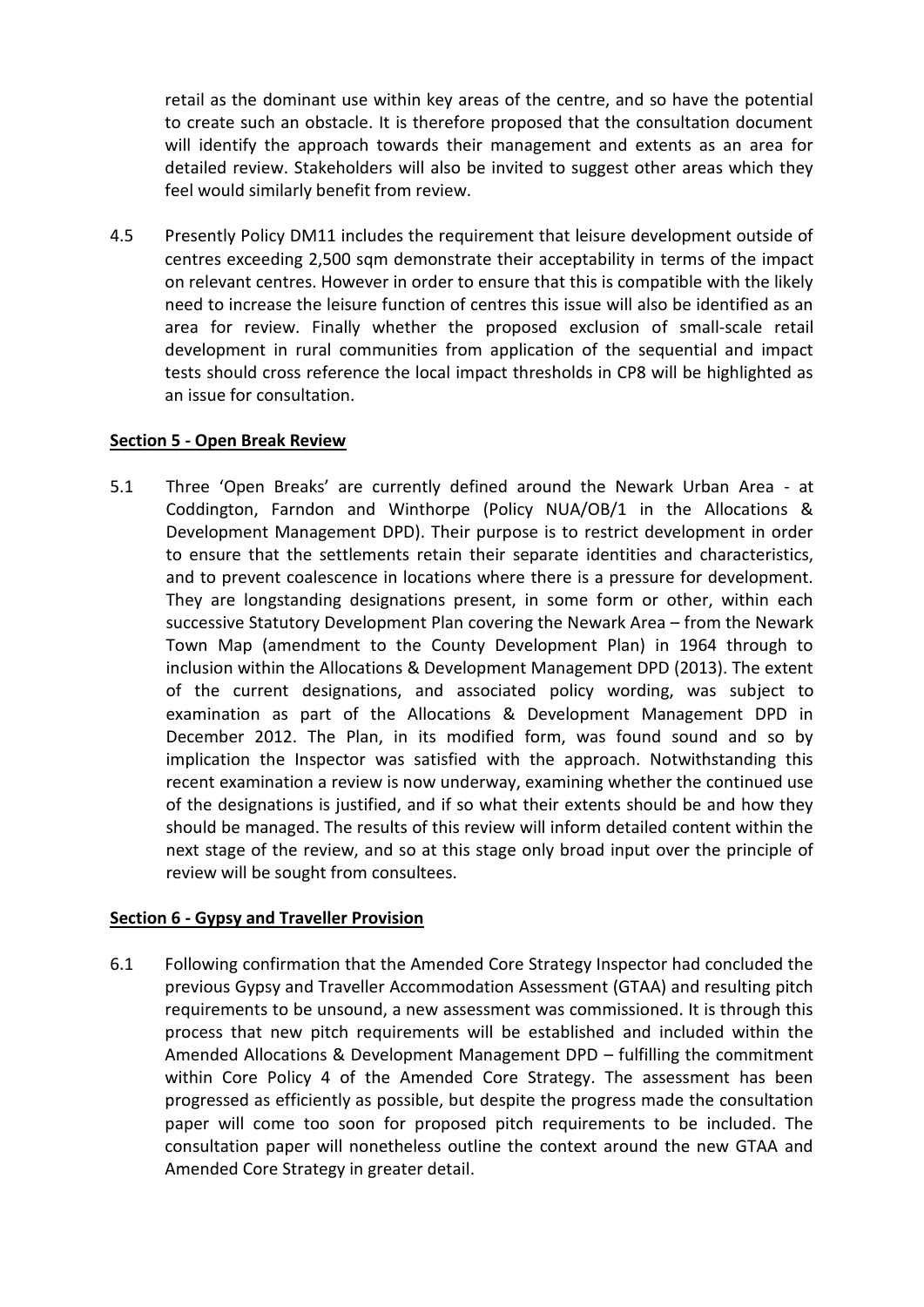- 6.2 In order that future pitch requirements can be met there will be the need for gypsy and traveller site allocation to occur through the Amended Allocations & Development Management DPD. Core Policy 4 provides a spatial framework for doing so, detailing that future pitch provision will be located in line with the Spatial Strategy (Spatial Policies 1 and 2), with the focus of efforts being to secure additional provision in and around the Newark Urban Area. Key to shaping the approach to site identification will therefore be the future of Tolney Lane, which represents the main gypsy and traveller community in Newark.
- 6.3 The location of Tolney Lane however results in the site (including the single point of access/egress onto Great North Road) being subject to varying degrees of flood risk – with some areas falling within the functional floodplain. Once climate change allowances are factored in, then the level of flood risk is exacerbated. Therefore to assist with the site allocations process a study is currently underway. The purpose being to understand the technical feasibility of removing the area from flood risk entirely or introducing measures to mitigate the extent of current risk. It is anticipated that the results of the study will be able to be detailed in the consultation paper. Beyond this, given the need to find suitable land a 'call for sites' will also be included, whereby landowners can put forward their land for consideration. The final question will invite consultees to highlight any additional issues relating to gypsy and traveller issues, which should be picked up as part of the review.

#### **Section 7 - Open Space**

7.1 This chapter will set out that the Council has begun a review of its Green Space Strategy. Whilst the District Council does own and manage two country parks, a small number of nature reserves and open space within Council Housing estates most open space is owned and maintained by Parish and Town Councils, sports clubs and local charities. The new Strategy will set out the overall aims for all open space in the District and provide and understanding of what new open space is required. This work commenced with a survey of Town & Parish Councils to understand the current status of open space in each community. This work will inform the production of an audit of the Districts' open space and the production of updated open space standards which will be used to help inform the type of open space provided as part of new development. This section will ask a number of questions regarding open space and future requirements including Local Green Space Designations.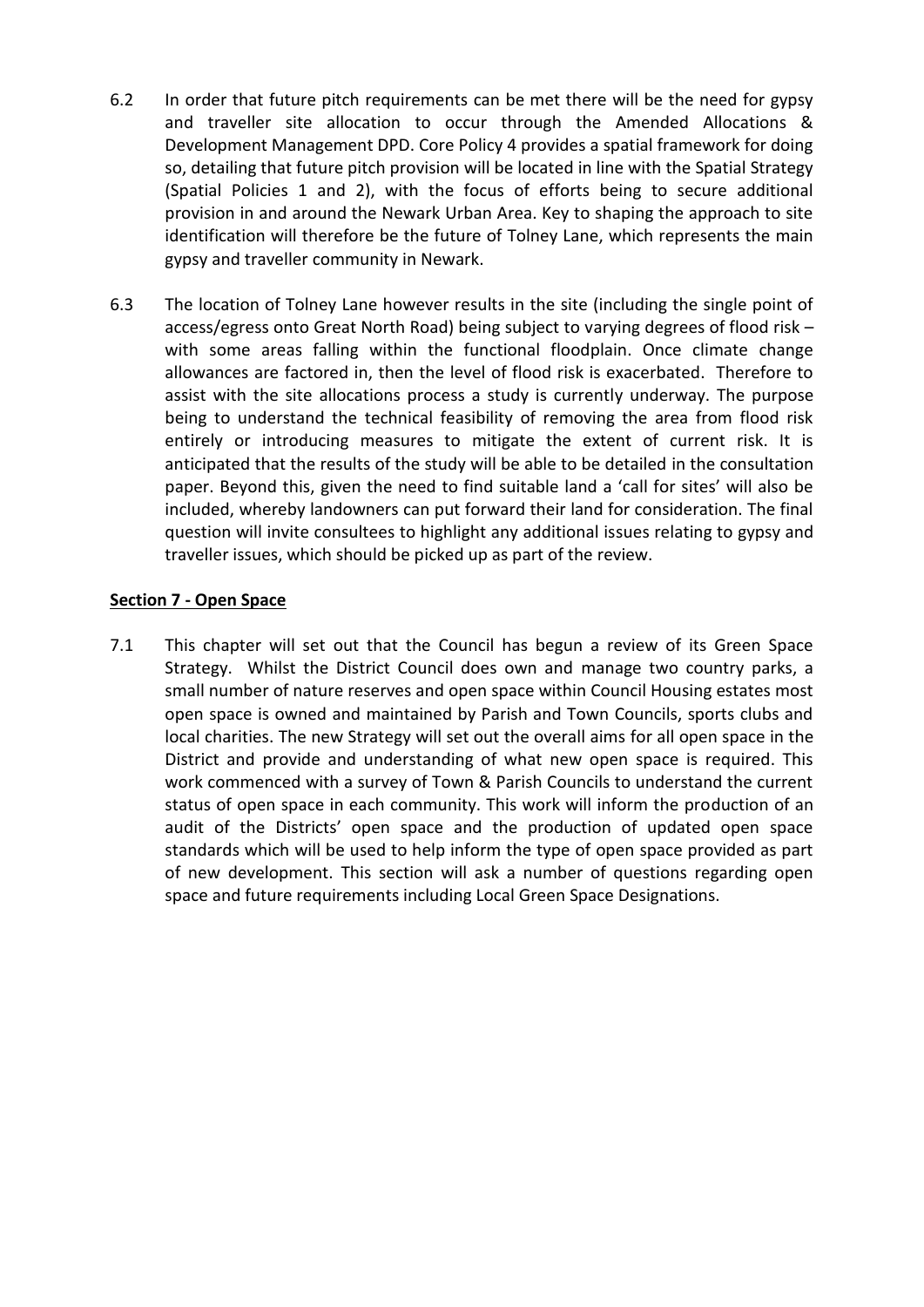#### **Section 8 - Housing & Employment Allocations**

8.1 This section will consider the responses to consultation which occurred on the Preferred Approach to settlements and sites and the current status of the allocations for housing and employment in the plan and potential opportunity sites in Newark Urban Area. A more detailed analysis of the comments received will be available on line. Set out below are the summaries of dwelling requirements, completions, commitments, remaining allocations and residual dwellings for each settlement and area of the district where houses have been allocated. The information below confirms that at present we will not need to seek any additional allocations for housing in the major settlements of the District. The paper will include maps for each settlement with site status included, please see [http://www.cartogold.co.uk/newark\\_sherwood/map.htm](http://www.cartogold.co.uk/newark_sherwood/map.htm) for detailed mapping.

#### 8.2 Newark Area

| Settlement               | Overall<br>Requirement<br>of New<br>Dwellings by<br>Area | <b>Total Net</b><br><b>Completions</b><br>$01/04/13$ -<br>31/03/19 | <b>Commitments</b><br>as at<br>01/04/2019 | <b>Dwellings</b><br>with<br>permission<br>that may not<br>be delivered<br>during the<br>plan period | <b>Residual</b><br>requirement<br>to be found | Remaining<br><b>Allocations</b> | <b>Total</b><br>deliverable<br>from<br>remaining<br>allocations | Approximate<br><b>Residual</b><br><b>Dwelling</b><br><b>Numbers to</b><br>be found 2019<br>$-2033$ |
|--------------------------|----------------------------------------------------------|--------------------------------------------------------------------|-------------------------------------------|-----------------------------------------------------------------------------------------------------|-----------------------------------------------|---------------------------------|-----------------------------------------------------------------|----------------------------------------------------------------------------------------------------|
| <b>Newark Urban</b>      |                                                          |                                                                    |                                           |                                                                                                     |                                               |                                 |                                                                 |                                                                                                    |
| <b>Area Totals</b>       | 5284                                                     | 1025                                                               | 5043                                      | 2027                                                                                                | 1243                                          | 3619                            | 2355                                                            | $\mathbf 0$                                                                                        |
| <b>Collingham Totals</b> | 176                                                      | 86                                                                 | 123                                       | $\mathbf 0$                                                                                         | $-33$                                         | $\mathbf{0}$                    | $\bf{0}$                                                        | $\bf{0}$                                                                                           |
| <b>Sutton on Trent</b>   |                                                          |                                                                    |                                           |                                                                                                     |                                               |                                 |                                                                 |                                                                                                    |
| <b>Totals</b>            | 44                                                       | $2^{\circ}$                                                        | 64                                        | $\mathbf 0$                                                                                         | $-22$                                         | $\mathbf 0$                     | $\mathbf 0$                                                     | $\mathbf 0$                                                                                        |
| <b>Newark Area</b>       |                                                          |                                                                    |                                           |                                                                                                     |                                               |                                 |                                                                 |                                                                                                    |
| <b>Totals</b>            | 5504                                                     | 1116                                                               | 5230                                      | 2027                                                                                                | 1243                                          | 3619                            | 2355                                                            | $\bf{0}$                                                                                           |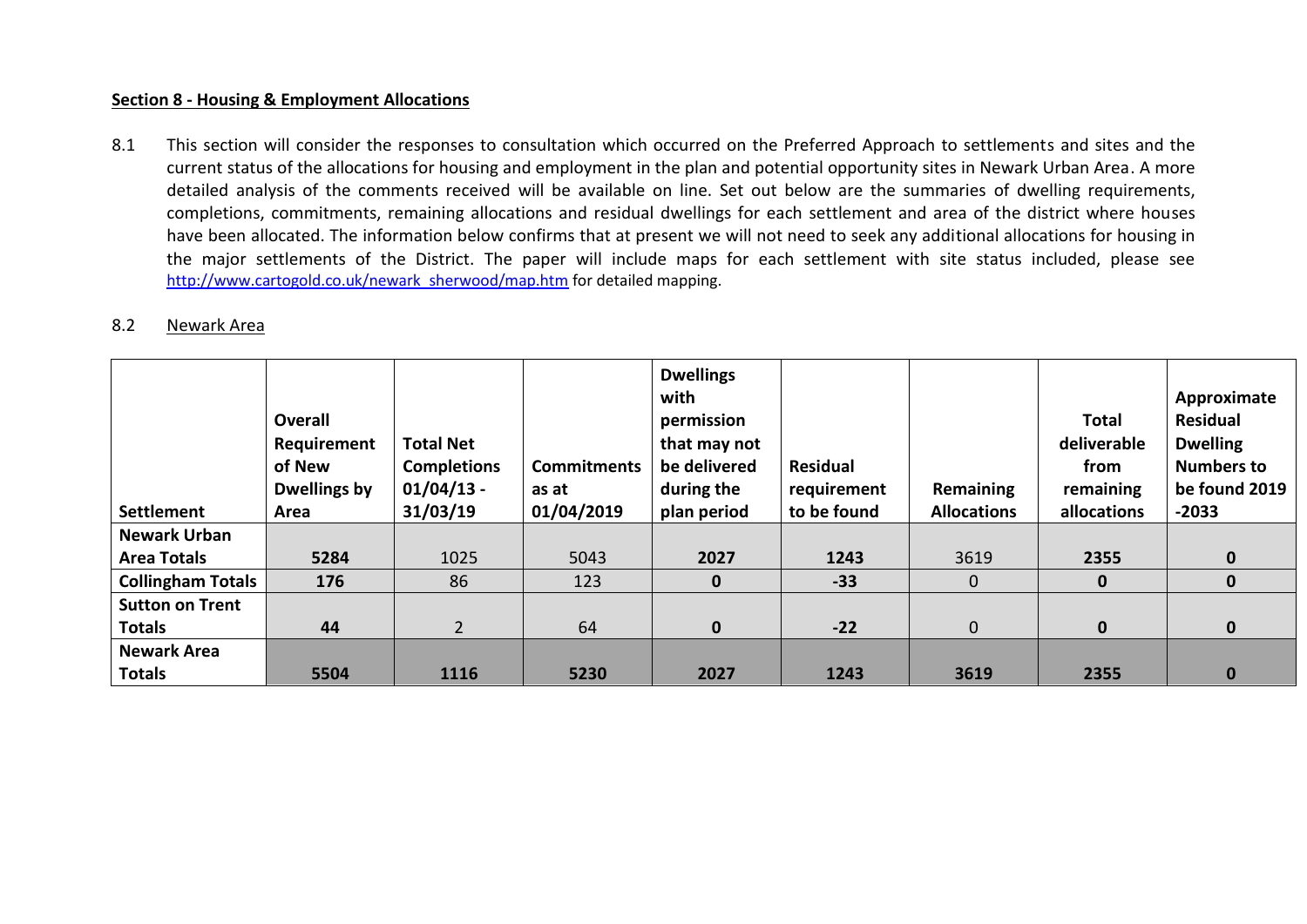### **Newark Urban Area Allocations**

| <b>Allocation</b> | <b>Allocation Name</b>         | <b>Current Status</b>                                                                          |
|-------------------|--------------------------------|------------------------------------------------------------------------------------------------|
| <b>Number</b>     |                                |                                                                                                |
| NAP <sub>2A</sub> | Land South of Newark           | Total Capacity 3150 - Outline permission for 2913 dwellings; 2 parcels for 237 dwellings under |
|                   |                                | construction.                                                                                  |
| NAP <sub>2B</sub> | Land East of Newark            | Total Capacity 1000 – Allocated in Amended Core Strategy                                       |
| NAP <sub>2C</sub> | Land Around Fernwood           | Total Capacity 3200. 1 parcel for 1050 dwellings under construction; Outline consent for 350   |
|                   |                                | dwellings, 1800 dwellings allocated                                                            |
| NUA/Ho/1          | Land at the end of Alexander   | Proposed for de-allocation (originally for 20 dwellings)                                       |
|                   | Avenue and Stephen Road        |                                                                                                |
| NUA/Ho/2          | Land South of Quibells Lane    | Previously proposed for Gypsy and Traveller use, now proposed to be for residential, number    |
|                   |                                | to be determined                                                                               |
| NUA/Ho/3          | Land on Lincoln Road           | Allocated for 24 dwellings                                                                     |
| NUA/Ho/4          | Yorke Drive Estate and Lincoln | Allocated for 230 dwellings (Outline consent for 190 net increase approved after monitoring    |
|                   | <b>Playing Fields</b>          | period)                                                                                        |
| NUA/Ho/5          | Land North of Beacon Hill Rd   | Proposed to be re-designated as an Opportunity Site (Originally for 200 dwellings)             |
|                   | and the Northbound A1          |                                                                                                |
|                   | <b>Coddington Slip Road</b>    |                                                                                                |
| NUA/Ho/6          | Land between 55 and 65         | Allocated for 10 dwellings                                                                     |
|                   | Millgate                       |                                                                                                |
| NUA/Ho/8          | Land on Bowbridge Road         | Allocated for 66 dwellings. To be increased to 86 due to care home permission lapsing          |
| NUA/Ho/9          | Land on Bowbridge Road         | Allocated for 150 dwellings                                                                    |
|                   | (Newark Storage)               |                                                                                                |
| NUA/Ho/10         | Land North of Lowfield Lane    | Allocated for 120. More land has become available, allocate for 170.                           |
| NUA/MU/3          | NSK factory, Northern Road     | Allocated for 150 dwellings.                                                                   |
| NUA/MU/4          | Land at Bowbridge Road         | Originally Allocated for 115 - 60 self-contained Extra Care Units complete. 55 Dwellings       |
|                   |                                | allocated                                                                                      |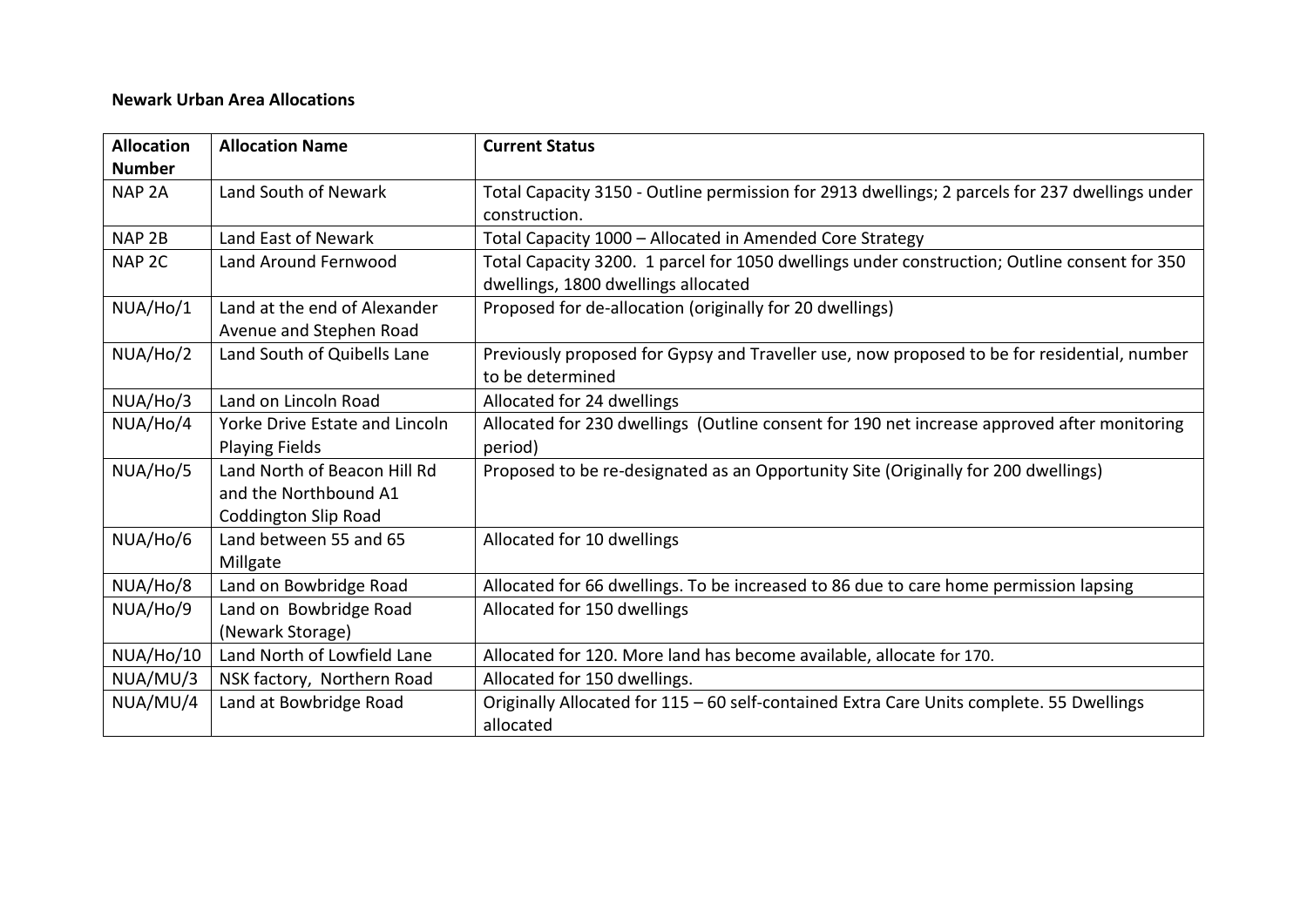# **Collingham Allocation**

| <b>Allocation</b> | <b>Allocation Name</b>    | <b>Current Status</b>                                                                          |
|-------------------|---------------------------|------------------------------------------------------------------------------------------------|
| <b>Number</b>     |                           |                                                                                                |
| Co/MU/1           | Land in between Swinderby | Total Capacity $140 - 2$ parcels for 75 dwellings under construction, 60 extra care units with |
|                   | Road and Station Road     | full permission and 5 units remain allocated                                                   |

# **Sutton on Trent Allocations**

| <b>Allocation</b>        | <b>Allocation Name</b>                             | <b>Current Status</b>                       |
|--------------------------|----------------------------------------------------|---------------------------------------------|
| <b>Number</b><br>ST/MU/1 | Land in between Swinderby<br>Road and Station Road | Total Capacity 50 – Site under construction |

# 8.3 Southwell Area

|                          | <b>Overall</b><br>Requirement<br>of New<br>Dwellings by | <b>Total Net</b><br><b>Completions</b><br>$01/04/13$ - | <b>Commitments</b><br>as at | <b>Dwellings</b><br>with<br>permission<br>that may not<br>be delivered<br>during the | Residual<br>requirement | Remaining          | <b>Total</b><br>deliverable<br>from<br>remaining | Approximate<br>Residual<br><b>Dwelling</b><br><b>Numbers to</b><br>be found 2019 |
|--------------------------|---------------------------------------------------------|--------------------------------------------------------|-----------------------------|--------------------------------------------------------------------------------------|-------------------------|--------------------|--------------------------------------------------|----------------------------------------------------------------------------------|
| Settlement               | Area                                                    | 31/03/19                                               | 01/04/2019                  | plan period                                                                          | to be found             | <b>Allocations</b> | allocations                                      | $-2033$                                                                          |
| <b>Southwell Totals</b>  | 264                                                     | 118                                                    | 148                         | 0                                                                                    | $-2$                    | 111                | 111                                              |                                                                                  |
| <b>Farnsfield Totals</b> | 211                                                     | 180                                                    | 57                          | $\mathbf{0}$                                                                         | $-26$                   | $\mathbf{0}$       | $\bf{0}$                                         | 0                                                                                |
| <b>Totals for</b>        |                                                         |                                                        |                             |                                                                                      |                         |                    |                                                  |                                                                                  |
| <b>Southwell Area</b>    | 475                                                     | 298                                                    | 205                         | 0                                                                                    | $-28$                   | 111                | 111                                              | $\bf{0}$                                                                         |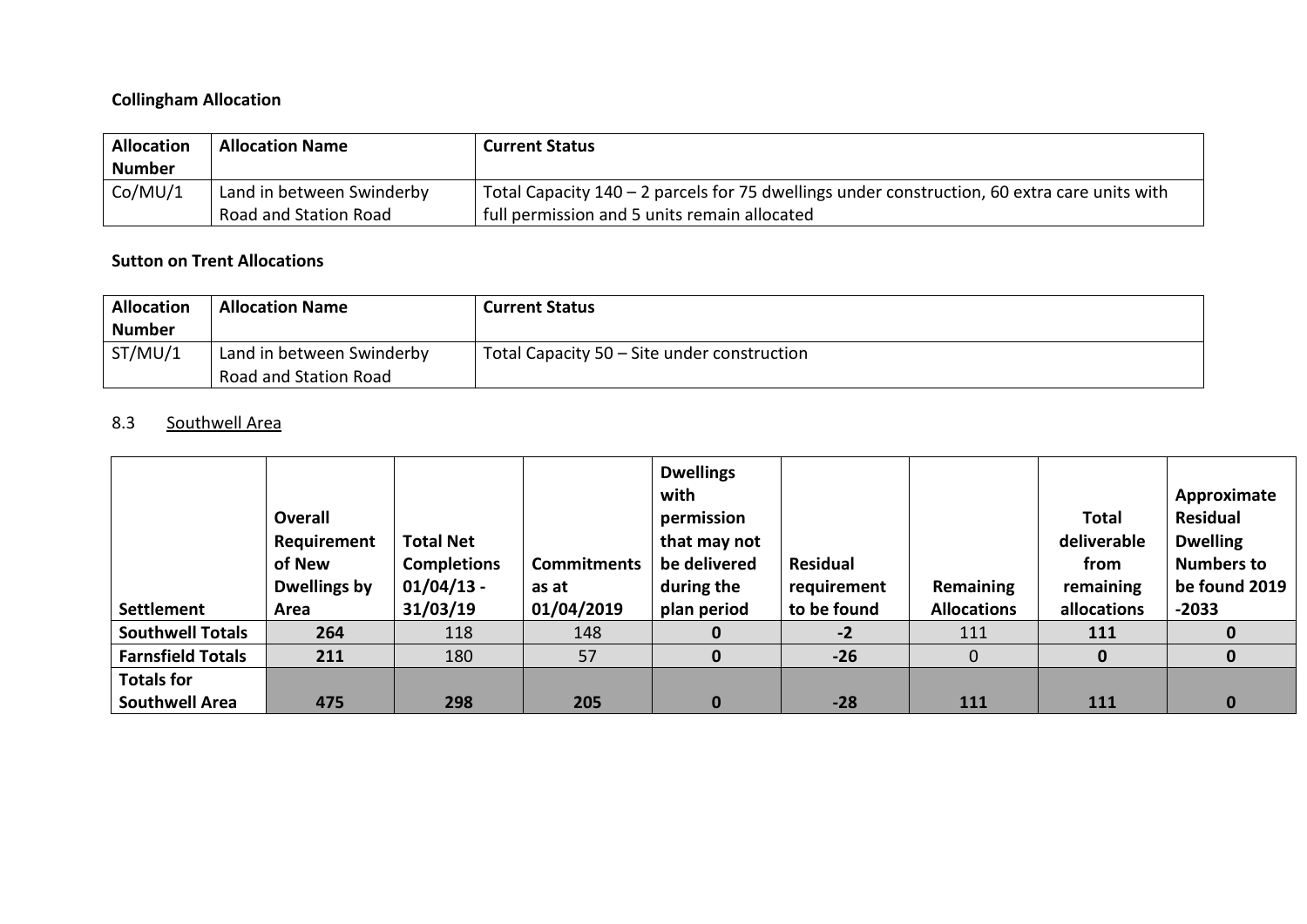## **Southwell Allocations**

| <b>Allocation</b> | <b>Allocation Name</b>          | <b>Current Status</b>                                                            |
|-------------------|---------------------------------|----------------------------------------------------------------------------------|
| <b>Number</b>     |                                 |                                                                                  |
| So/Ho/1           | Land East of Allenby Road       | Total Capacity 67: Site under construction                                       |
| So/Ho/2           | Land South of Halloughton Road  | Total Capacity 38: Full permission                                               |
| So/Ho/3           | Land at Nottingham Road         | Total Capacity 33: Site Complete                                                 |
| So/Ho/4           | Land East of Kirklington Road   | Allocated for 45                                                                 |
| So/Ho/5           | Land off Lower Kirklington Road | Outline consent for 12, residual 48 dwellings allocated                          |
| So/Ho/6           | Land at The Burgage (Rainbows)  | Total Capacity 25 - Site Complete                                                |
| So/Ho/7           | Southwell Depot                 | Allocated for 15. To be increased to 18 due to removal of Bypass protection line |
| So/MU/1           | Land at the former Minster      | Proposed for De-allocation (originally for 13)                                   |
|                   | School                          |                                                                                  |

#### **Farnsfield Allocations**

| <b>Allocation</b> | <b>Allocation Name</b>         | <b>Current Status</b>                      |
|-------------------|--------------------------------|--------------------------------------------|
| <b>Number</b>     |                                |                                            |
| Fa/Ho/1           | Off Mill Dale, Ridgeway Estate | Total Capacity 60: Site under construction |
| Fa/MU/1           | Ash Farm, Cockett Lane         | Total 106: Site complete                   |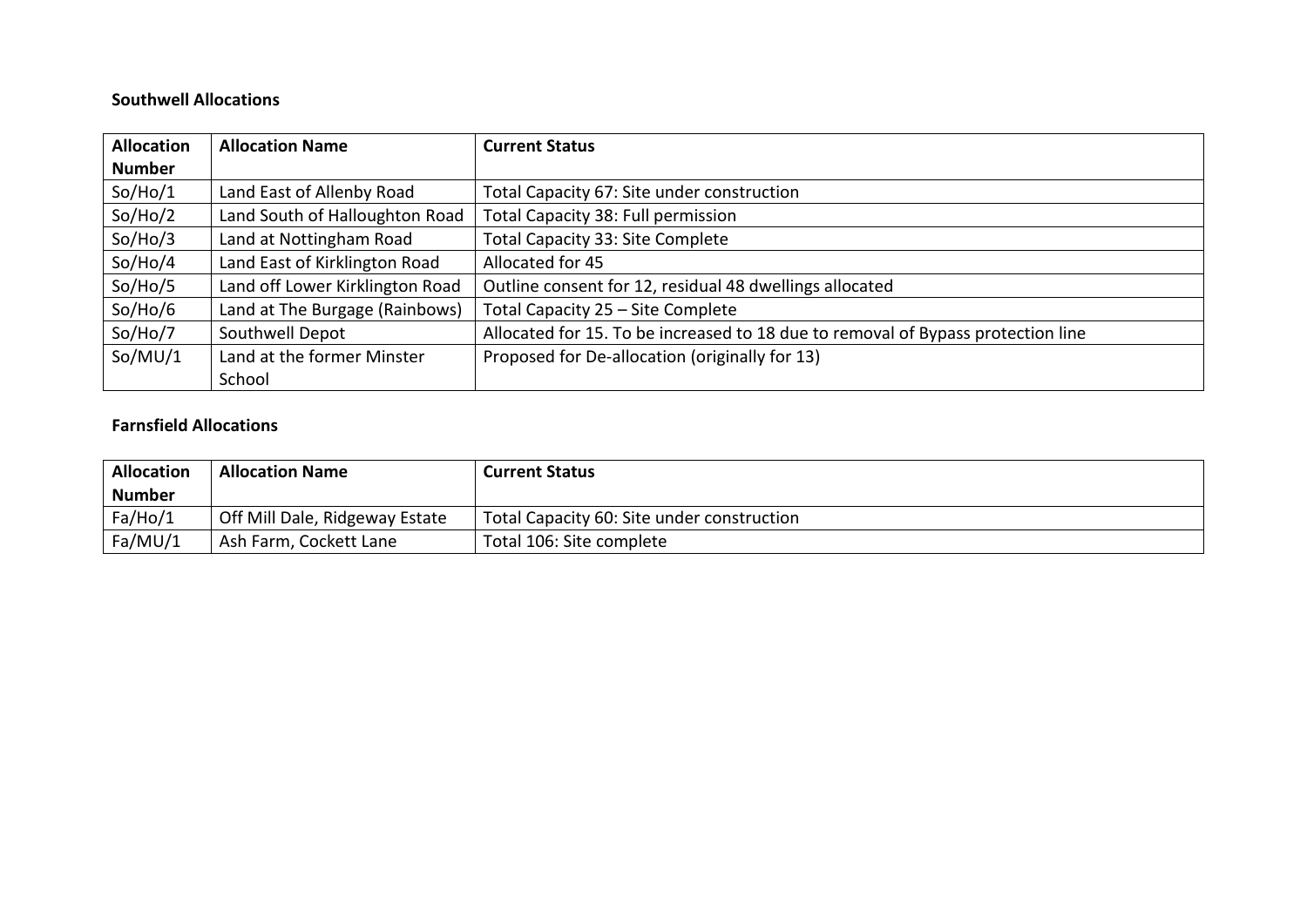## 8.4 **Nottingham Fringe Area**

| <b>Settlement</b> | Overall<br>Requirement<br>of New<br><b>Dwellings by</b><br>Area | <b>Total Net</b><br><b>Completions</b><br>$01/04/13$ -<br>31/03/19 | Commitments<br>as at<br>01/04/2019 | <b>Dwellings</b><br>with<br>permission<br>that may not<br>be delivered<br>during the<br>plan period | Residual<br>requirement<br>to be found | Remaining<br><b>Allocations</b> | <b>Total</b><br>deliverable<br>from<br>remaining<br>allocations | Approximate<br>Residual<br><b>Dwelling</b><br><b>Numbers to be</b><br>found 2019 -<br>2033 |
|-------------------|-----------------------------------------------------------------|--------------------------------------------------------------------|------------------------------------|-----------------------------------------------------------------------------------------------------|----------------------------------------|---------------------------------|-----------------------------------------------------------------|--------------------------------------------------------------------------------------------|
| Lowdham           |                                                                 | 6                                                                  | 6                                  |                                                                                                     | -3                                     | 4                               | 4                                                               | 0                                                                                          |
| <b>Totals for</b> |                                                                 |                                                                    |                                    |                                                                                                     |                                        |                                 |                                                                 |                                                                                            |
| Nottingham        |                                                                 |                                                                    |                                    |                                                                                                     |                                        |                                 |                                                                 |                                                                                            |
| <b>Fringe</b>     |                                                                 | ь                                                                  | 6                                  |                                                                                                     | -3                                     |                                 |                                                                 | 0                                                                                          |

## **Lowdham Allocations**

| <b>Allocation</b> | <b>Allocation Name</b>         | <b>Current Status</b>                                 |
|-------------------|--------------------------------|-------------------------------------------------------|
| <b>Number</b>     |                                |                                                       |
| Lo/Ho/1           | Land adjacent to 28 Epperstone | Outline consent for 1; residual 4 dwellings allocated |
|                   | Road                           |                                                       |
| Lo/Ho/2           | Land to the South East of      | Total capacity 5: Site complete                       |
|                   | Brookfield, Epperstone Road    |                                                       |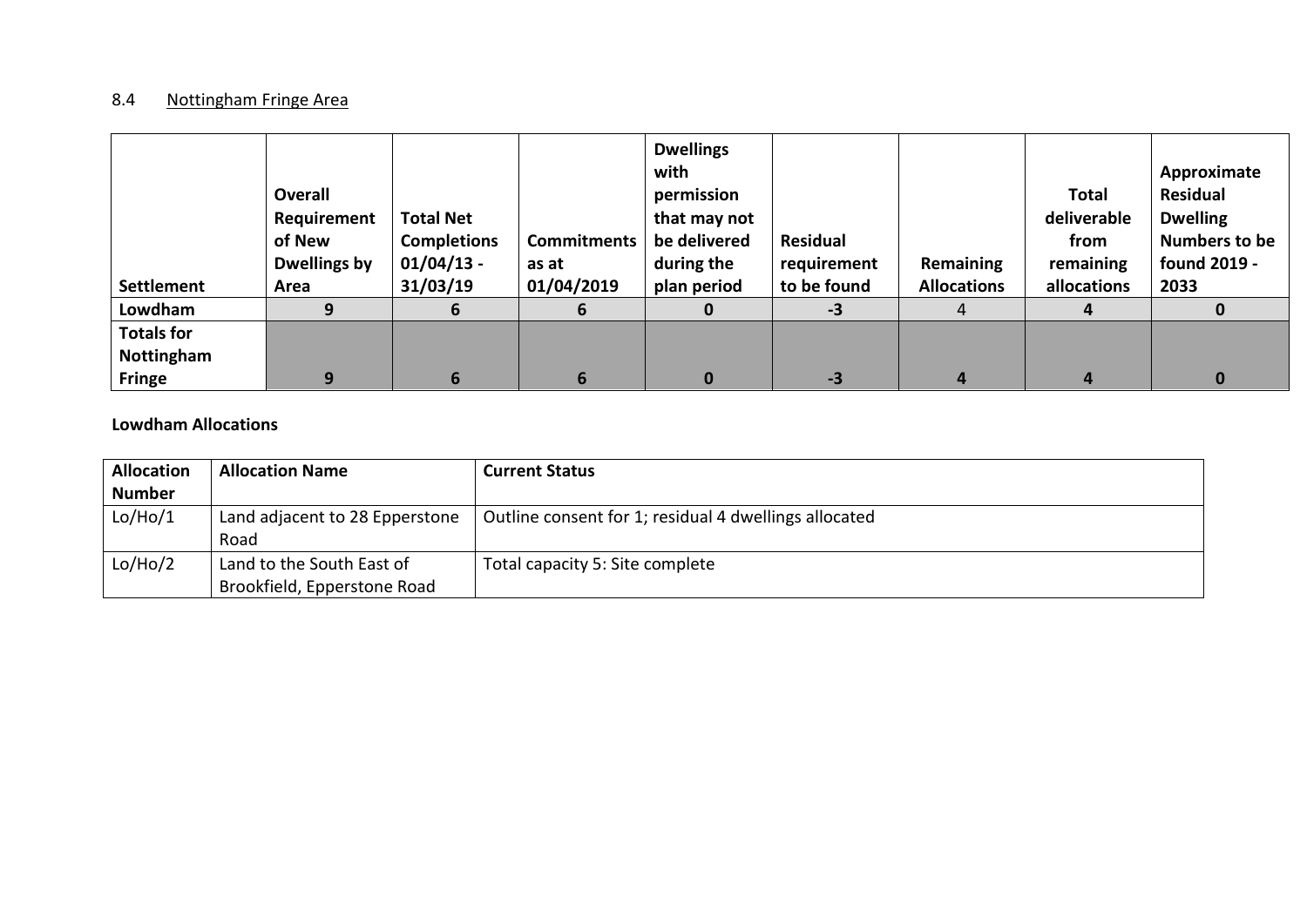# 8.5 Sherwood Area

| <b>Settlement</b>        | <b>Overall</b><br>Requirement<br>of New<br><b>Dwellings by</b><br>Area | <b>Total Net</b><br><b>Completions</b><br>$01/04/13$ -<br>31/03/19 | <b>Commitments</b><br>as at<br>01/04/2019 | <b>Dwellings</b><br>with<br>permission<br>that may not<br>be delivered<br>during the<br>plan period | <b>Residual</b><br>requirement<br>to be found | Remaining<br><b>Allocations</b> | Total<br>deliverable<br>from<br>remaining<br>allocations | Approximate<br><b>Residual</b><br><b>Dwelling</b><br><b>Numbers to</b><br>be found<br>2019 - 2033 |
|--------------------------|------------------------------------------------------------------------|--------------------------------------------------------------------|-------------------------------------------|-----------------------------------------------------------------------------------------------------|-----------------------------------------------|---------------------------------|----------------------------------------------------------|---------------------------------------------------------------------------------------------------|
| Ollerton &               |                                                                        |                                                                    |                                           |                                                                                                     |                                               |                                 |                                                          |                                                                                                   |
| <b>Boughton Totals</b>   | 793                                                                    | 442                                                                | 578                                       | 178                                                                                                 | $-49$                                         | 120                             | 120                                                      | $\mathbf 0$                                                                                       |
| <b>Edwinstowe</b>        |                                                                        |                                                                    |                                           |                                                                                                     |                                               |                                 |                                                          |                                                                                                   |
| <b>Totals</b>            | 660                                                                    | 69                                                                 | 933                                       | $\mathbf 0$                                                                                         | $-342$                                        | 50                              | 50                                                       | $\mathbf{0}$                                                                                      |
| <b>Bilsthorpe Totals</b> | 264                                                                    | 79                                                                 | 261                                       | 7                                                                                                   | $-69$                                         | 136                             | 136                                                      | $\mathbf 0$                                                                                       |
| <b>Sherwood Area</b>     |                                                                        |                                                                    |                                           |                                                                                                     |                                               |                                 |                                                          |                                                                                                   |
| <b>Totals</b>            | 1717                                                                   | 590                                                                | 1772                                      | 185                                                                                                 | $-460$                                        | 306                             | 306                                                      | $\bf{0}$                                                                                          |

# **Ollerton & Boughton Allocations**

| <b>Allocation</b> | <b>Allocation Name</b>          | <b>Current Status</b>                                    |
|-------------------|---------------------------------|----------------------------------------------------------|
| <b>Number</b>     |                                 |                                                          |
| OB/Ho/1           | North of Wellow Road            | Total Capacity 147: Site under construction              |
| OB/Ho/2           | Land adjacent to Hollies Close  | Total Capacity 40: Full permission for extra care scheme |
| OB/Ho/3           | Whinney Lane (Land at Ollerton  | Total Capacity 88: Site Complete                         |
|                   | and Bevercotes Miners Welfare)  |                                                          |
| OB/MU/1           | Land at the rear of Petersmiths | Total Capacity 305: Full permission                      |
|                   | <b>Drive</b>                    |                                                          |
| OB/MU/2           | Land between Kirk Drive,        | Allocated for 120                                        |
|                   | Stepnall Heights and Hallam     |                                                          |
|                   | Road                            |                                                          |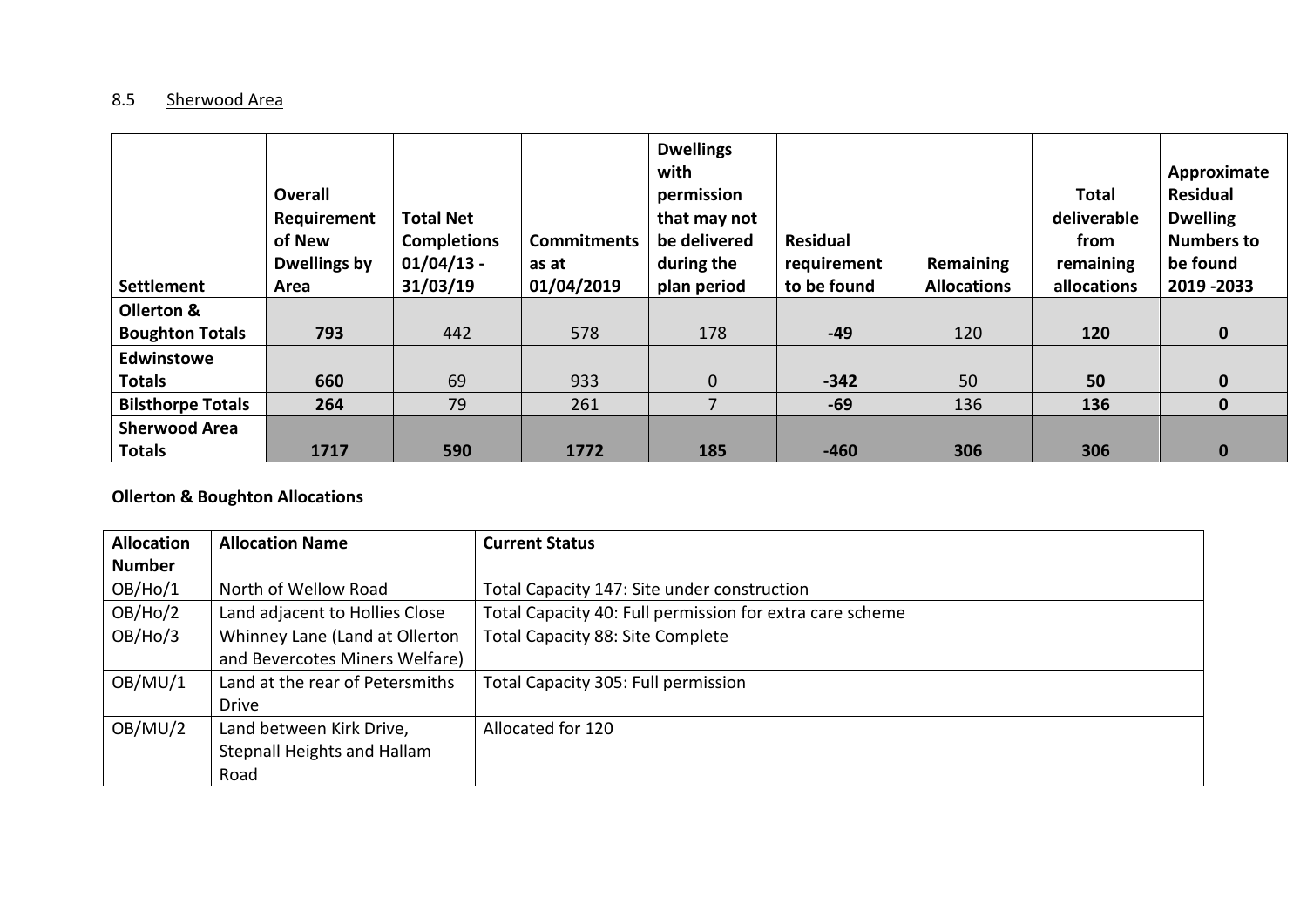#### **Edwinstowe Allocations**

| <b>Allocation</b> | <b>Allocation Name</b>           | <b>Current Status</b>                           |
|-------------------|----------------------------------|-------------------------------------------------|
| <b>Number</b>     |                                  |                                                 |
| ShAP <sub>4</sub> | Land at Thoresby Colliery        | Total Capacity 800: Outline permission granted. |
| Ed/Ho/1           | Land to the East of Rufford Road | Total Capacity 67: Site under construction      |
| Ed/Ho/2           | Land to the North of Mansfield   | Allocated for 50                                |
|                   | Road                             |                                                 |

# **Bilsthorpe Allocations**

| <b>Allocation</b> | <b>Allocation Name</b>          | <b>Current Status</b>                                                                      |  |  |
|-------------------|---------------------------------|--------------------------------------------------------------------------------------------|--|--|
| <b>Number</b>     |                                 |                                                                                            |  |  |
| Bi/Ho/1           | Adj Wycar Leys Kirklington Road | Proposed for De-allocation (originally for 20)                                             |  |  |
| Bi/Ho/2           | Noble Foods                     | Allocated for 55; site and capacity to be increased to 136 incorporate adjacent land where |  |  |
|                   |                                 | residential permission had lapsed                                                          |  |  |
| Bi/MU/1           | Land to the East of Kirklington | Total Capacity 85: Outline consent                                                         |  |  |
|                   | Road                            |                                                                                            |  |  |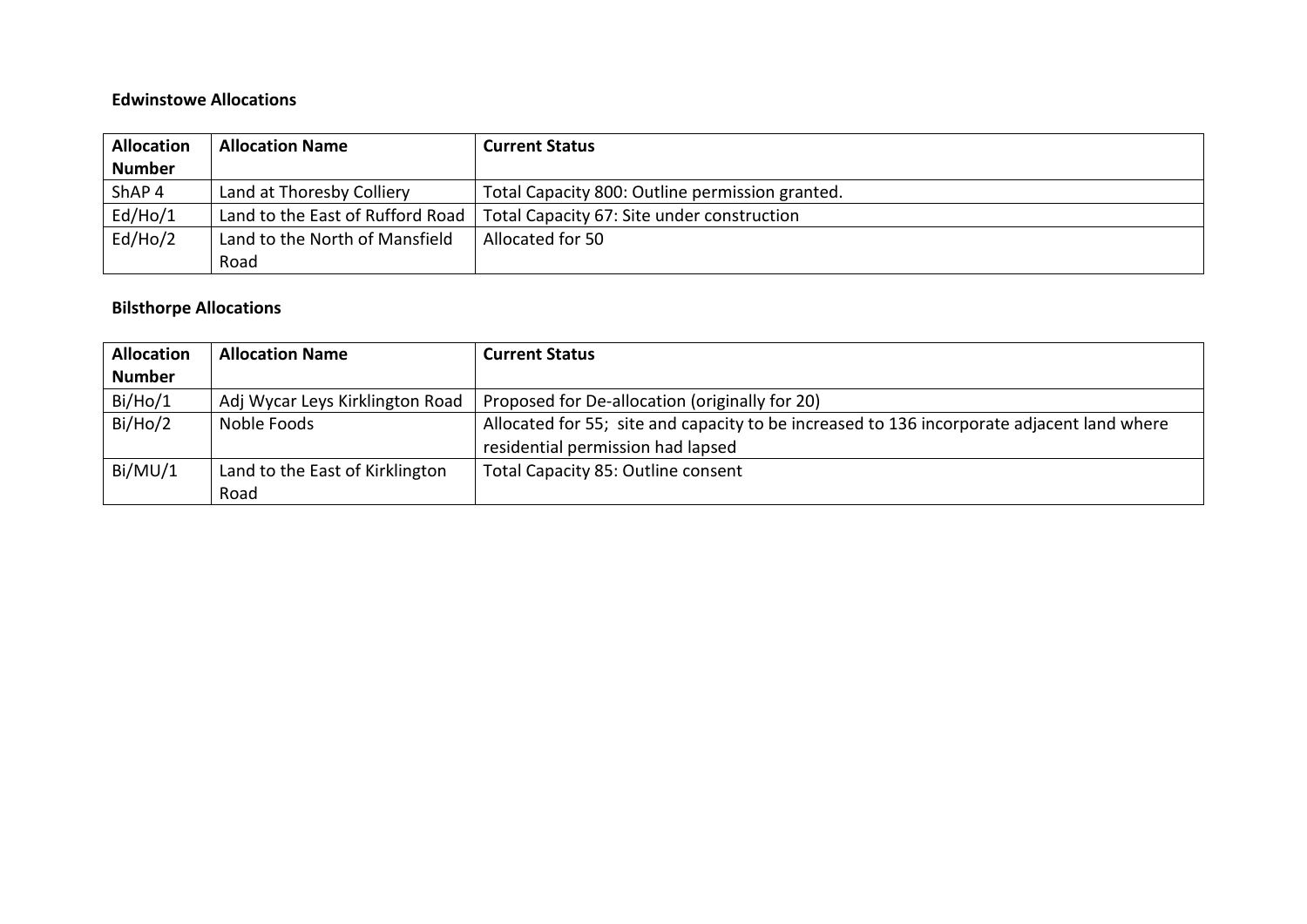## 8.6 Mansfield Fringe Area

| <b>Settlement</b>            | Overall<br>Requirement<br>of New<br><b>Dwellings by</b><br>Area | <b>Total Net</b><br><b>Completions</b><br>$01/04/13$ -<br>31/03/19 | <b>Commitments</b><br>as at<br>01/04/2019 | <b>Dwellings</b><br>with<br>permission<br>that may<br>not be<br>delivered<br>during the<br>plan period | <b>Residual</b><br>requirement<br>to be found | Remaining<br><b>Allocations</b> | <b>Total</b><br>deliverable<br>from<br>remaining<br>allocations | Approximate<br>Residual<br><b>Dwelling</b><br>Numbers to be<br>found 2019 -<br>2033 |
|------------------------------|-----------------------------------------------------------------|--------------------------------------------------------------------|-------------------------------------------|--------------------------------------------------------------------------------------------------------|-----------------------------------------------|---------------------------------|-----------------------------------------------------------------|-------------------------------------------------------------------------------------|
| <b>Rainworth Totals</b>      | 264                                                             | 200                                                                | 75                                        | $\Omega$                                                                                               | $-11$                                         | 100                             | 100                                                             | 0                                                                                   |
| <b>Clipstone Totals</b>      | 660                                                             | 369                                                                | 409                                       | $\overline{0}$                                                                                         | $-118$                                        | 120                             | 120                                                             | $\mathbf 0$                                                                         |
| <b>Blidworth Totals</b>      | 176                                                             | 41                                                                 | 17                                        | $\overline{0}$                                                                                         | 118                                           | 155                             | 155                                                             | $\bf{0}$                                                                            |
| <b>Mansfield Fringe Area</b> |                                                                 |                                                                    |                                           |                                                                                                        |                                               |                                 |                                                                 |                                                                                     |
| <b>Totals</b>                | 1100                                                            | 610                                                                | 501                                       | $\bf{0}$                                                                                               | $-11$                                         | 375                             | 375                                                             | $\bf{0}$                                                                            |

## **Rainworth Allocations**

| <b>Allocation</b> | <b>Allocation Name</b>          | <b>Current Status</b>                                                            |
|-------------------|---------------------------------|----------------------------------------------------------------------------------|
| <b>Number</b>     |                                 |                                                                                  |
| Ra/Ho/1           | Land North of Top Street        | Total Capacity 52: Full permission                                               |
| Ra/Ho/2           | Land to the East of Warsop Lane | 1 parcel for 160 dwellings under construction; residual 100 dwellings allocation |
| Ra/MU/1           | Land at Kirklington Road        | Proposed for De-allocation (originally for 6)                                    |

## **Blidworth Allocations**

| <b>Allocation</b> | <b>Allocation Name</b>       | <b>Current Status</b>                          |
|-------------------|------------------------------|------------------------------------------------|
| <b>Number</b>     |                              |                                                |
| BI/Ho/1           | Land at Dale Lane            | Allocated for 55                               |
| BI/Ho/2           | Belle Vue Lane               | Total Capacity 21: Site Complete               |
| BI/Ho/3           | Land South of New Lane       | Allocated for a maximum 100 dwellings          |
| BI/Ho/4           | Land at Dale Lane Allotments | Proposed for De-allocation (originally for 45) |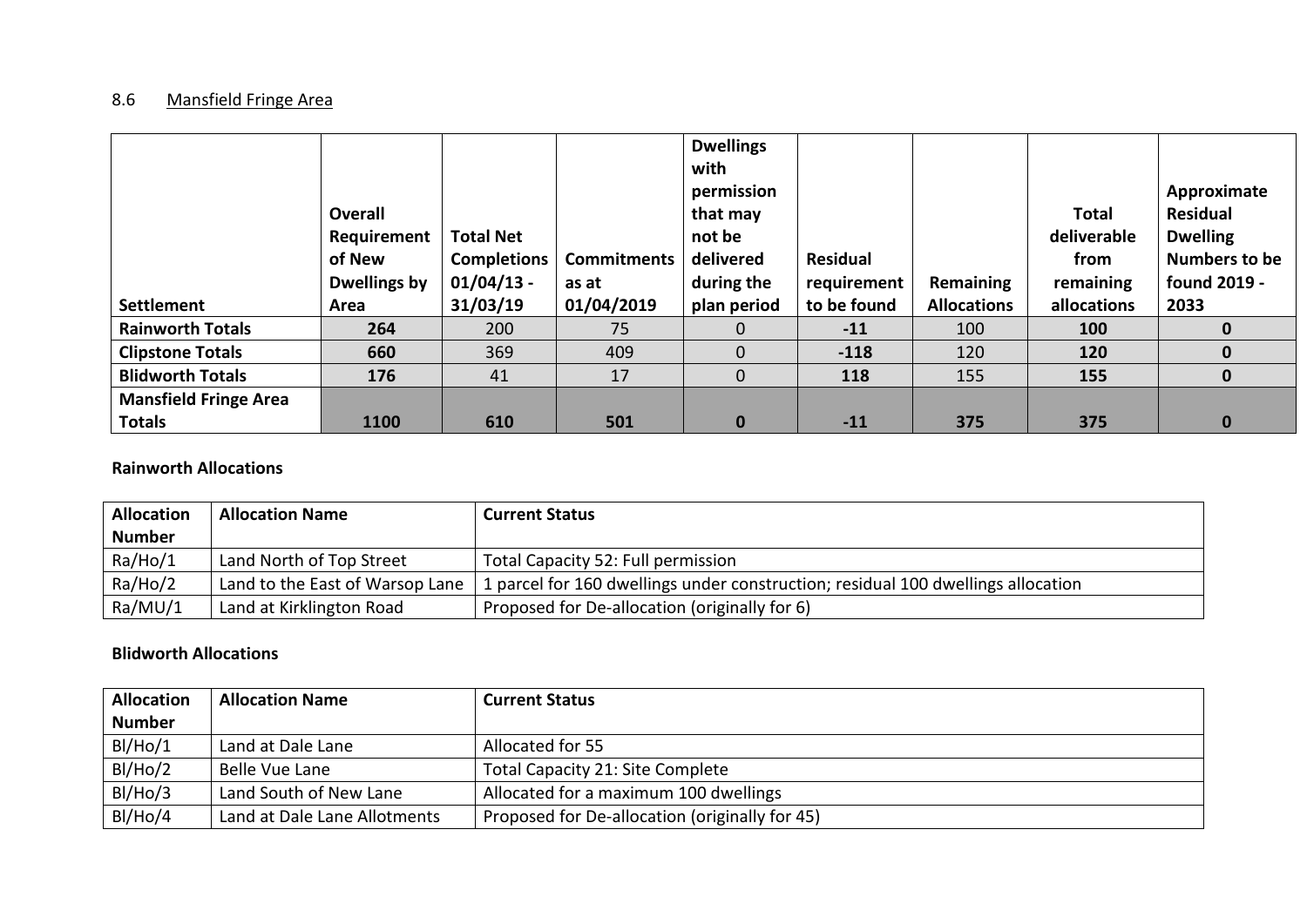# **Clipstone Allocation**

| <b>Allocation</b><br><b>Number</b> | <b>Allocation Name</b>                   | <b>Current Status</b> |
|------------------------------------|------------------------------------------|-----------------------|
| Cl/MU/1                            | Land at the former Clipstone<br>Colliery | Allocated for 120     |